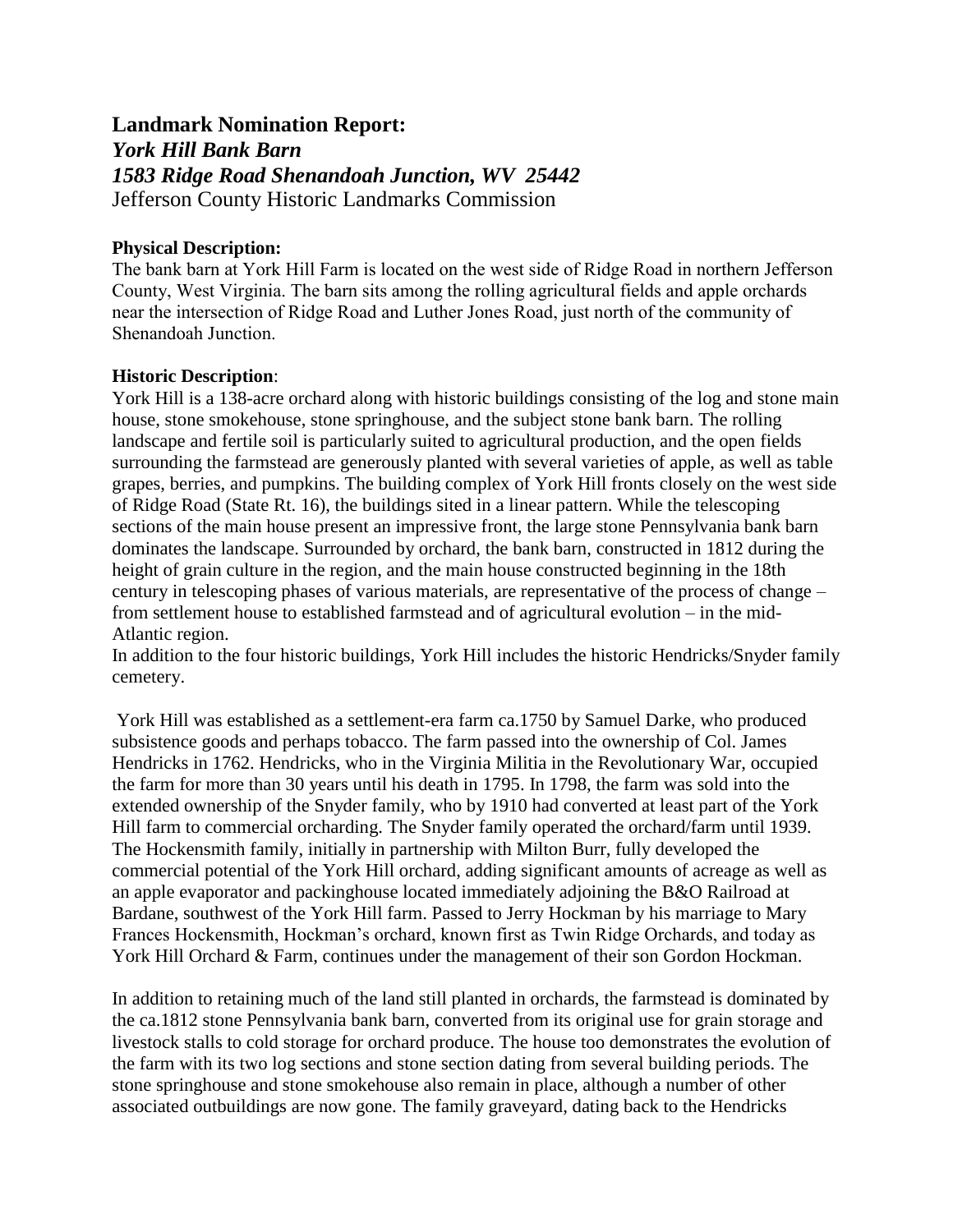ownership, still anchors the historic York Hill farm.

The period of significance covers the period of documented occupation and cultivation of the land beginning with the Hendricks family's 36-year ownership, through the Snyder family's 41 years of occupation, and ending in the continued ownership of the Hockensmith/Hockman family who fully developed the commercial orchard and converted the barn ca.1950.

York Hill Farm was listed on National Register of Historic Places in 2006 in criteria A&C and the bank barn is a contributing structure to that listing.

## **Historic Resource:**

Built during the ownership of John Snyder, the stone end Swisser-type (Pennsylvania) bank barn at York Hill is located to the southwest of the house. Dated 1812, it has stone end walls, which wrap along the back-side to the threshing floor doors. There is a framed overhanging forebay and a gabled wall dormer overlooking the barnyard. As indicated by the name, the barn is built into a slight slope or bank with a ramp at the back giving access to the upper level threshing floor. The end walls are pierced with vertical ventilation slits and round openings, also for ventilation in the gable peaks at each end. The north gable wall includes an arch-topped sandstone date tablet engraved with the number "1812". Under the forebay, the doors into the stable areas are marked with carved initials, doodles and dates. At the rear elevation a framed granary outshot is constructed at the north end. An unusual feature of the barn is its adaptation from a grain and livestock barn, as constructed, to a cold storage facility to accommodate the 20th century orchard use of the property. The barn continues to retain its exterior appearance as an early 19th century grain and livestock facility, but its interior has been lined with concrete blocks to create a fruit storage building. The lower level was converted to cold storage, and the upper level for storage of orchard machinery and equipment. Thus the barn reflects the changing agricultural use of the property while retaining most of its original character-defining features.

This barn is one of about a dozen early-19<sup>th</sup>-century stone bank barns remaining in Jefferson County.

### **Nomination Criteria:**

York Hill Bank Barn is significant under National Register Criterion C as a good representative example of early 19<sup>th</sup>-century bank barn adapted to changing agricultural practice and changing architectural custom. The stone barn, constructed ca.1812 as a Pennsylvania-style bank barn used for grain storage and livestock housing, was converted to orchard product storage in the 20th century. The barn demonstrates the adaptation of historic barn technology to "modern" agricultural practice.

The JCHLC nominates this property under Criteria C for inclusion on the list of registered county landmarks. Criteria C states that a site may be nominated if, in the opinion of the JCHLC, it embodies the distinctive characteristics of a type, period, or method of construction, or that represent the work of a master, or possess high artistic values. Owner, Gordon Hockman, has agreed to have the property listed as Jefferson County Historic Landmark.

### **Nomination Action:**

The JCHLC voted unanimously to add **York Hill Barn**, under Criteria C, to the rolls of